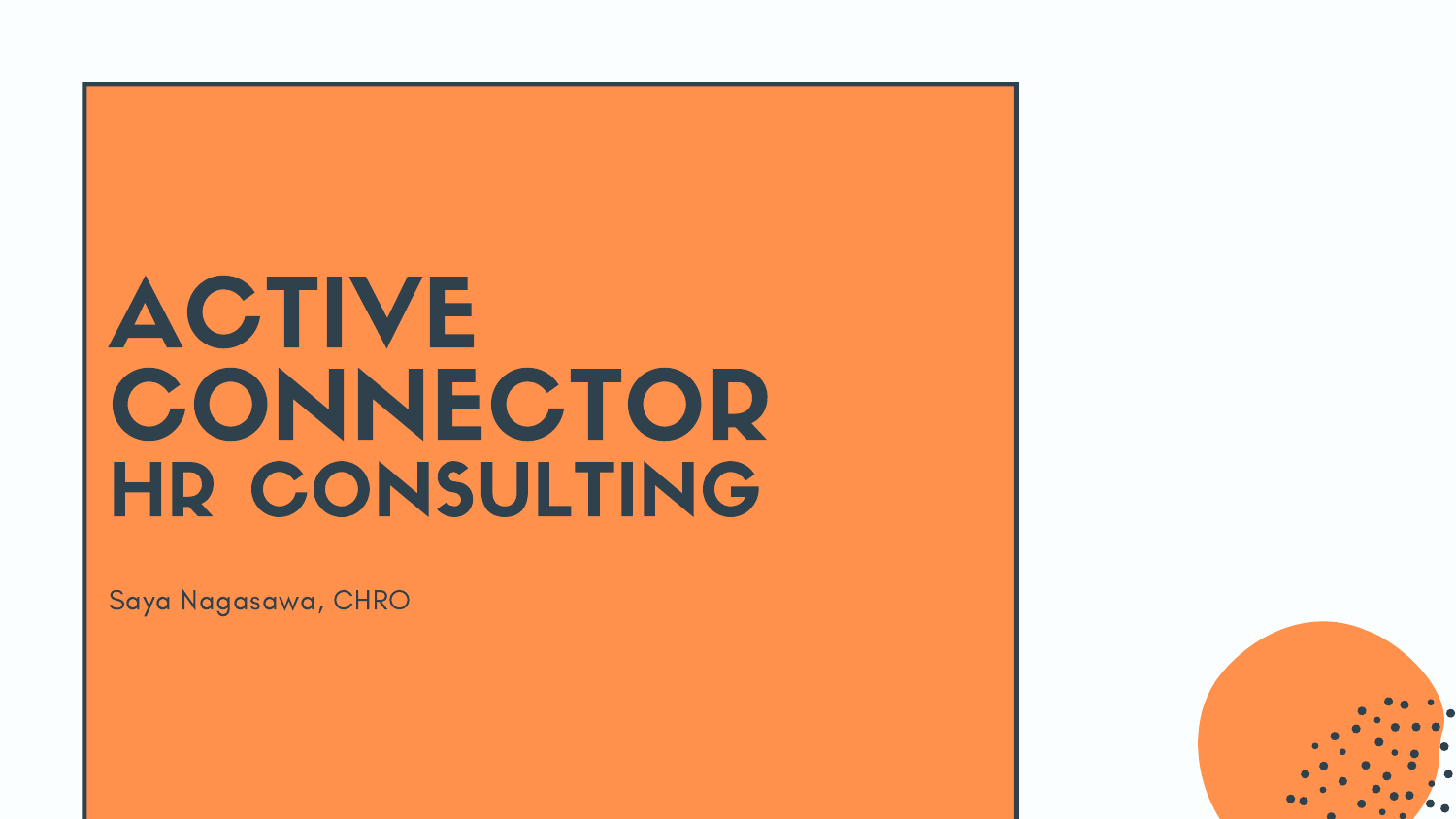# about me

#### WORK EXPERIENCES

- 2008 Goldman Sachs Tokyo 新卒入社
- 2010 Goldman Sachs Singapore, CDD/AML JP team leader
- 2014 Google Singapore, HR Analyst & PM
- 2017 Koala Mattress, HR and Office Manager
- 2019 Crown Resorts, HR Advisor
- 2020 Active Connector, CHRO

父・イタリア人、母・関西人。 ⽣まれてから現地⾼校卒業までイタリア・ラクイラで過ごす。 上智⼤学⽐較⽂化学部⼊学のため来⽇。その後シンガポール、豪シドニー、 現在はパースに居住。

#### UPBRINGING

LANGUAGES

Italian - native Japanese - JLPT N1 English - TOEIC 990/990 Spanish/French - conversational





### SAYA BUSI NAGASAWA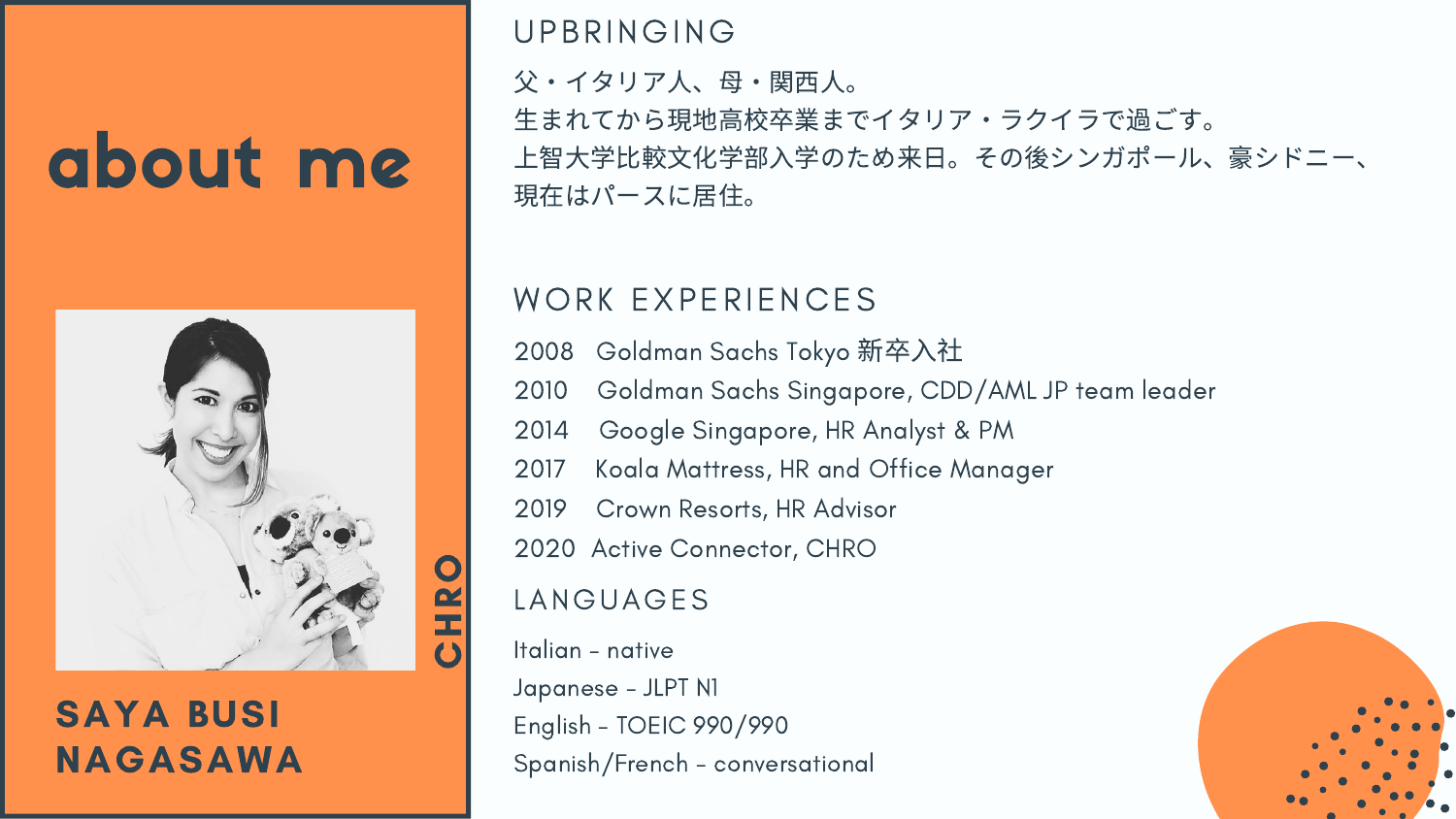トピック・セッション $\blacksquare$  $\sum$ 4 A  $\mathbf{L}$  $\mathbf{L}$ 

オンボーディング

御社での「従業員・ジャーニー」 ("employee journey") は入社前から 始まり、入社してからも続きます。| - 入社前の連絡 - 入社日の段取り – オンボーディングトレーニング - バディー・マネージャーサポート - 継続的なパルス・チェック – Work with me

ミッション

御社の従業員は皆同じミッションに ■向かって仕事に取り組んでいますか? ■ 入社日と同じくらい仕事にワクワク していますか? - Mission Vision Value セッション ┃ カルチャー代表 | ├ 御社で働く特権(perks&benefits) ┃ 従業員対従業員トレーニング

メンタルヘルス

体の健康と同じくらい大切な メンタルヘルス。御社の従業員は 悩んでいませんか? - R U OK?, ストレス・テスト - サイコロジカル・セーフティー - 継続的な 1-1, メンターシップ - カウンセリング - 様々なライフステージや状況に 応じた柔軟な対応

独自性と チームワーク チームワークの強さを理解し、 お互いの強みを活かしながら、 会社全体として成長。 – Strength finder/ DiSC - スキルトレーニング – I am remarkable - 5%, 20%

ダイバーシティー

国籍や言語だけではないんです! ダイバーシティーを活かして御社の 成長につなげましょう。 - Diversity&inclusion トレーニング - Unconscious bias セッション

- 世代別の働き方
- カルチャー共有
- 言語セッション
- バイリンガル制度推進

#### 業 務 改 善

従業員の管理・運用の負担を軽減| し、大切な仕事に集中させる - 人事システム, 360 - デイリー業務改善 - バイリンガルポリシー - Pomodoro, 記憶力アップ, work wit h m e - Agile メソドロジー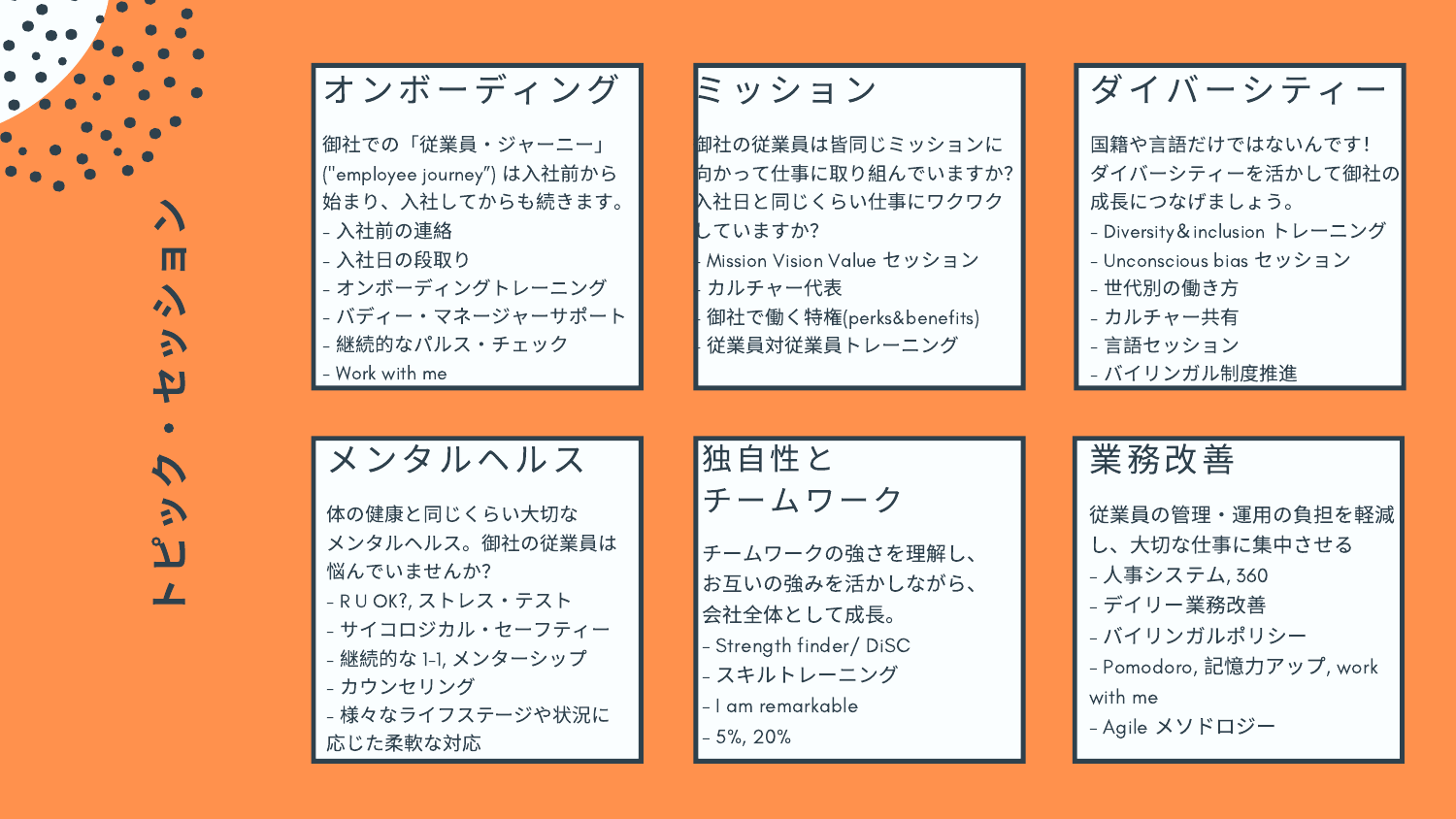Not just nationalities or languages! How to use diversity as an asset to grow and broaden mind

- Diversity and inclusion pulse
- Unconscious bias session
- Generations at work
- Culture sharing
- Language sessions

Are your employees burnt out ?

- R U OK?, Stress test
- Psychological safety
- ongoing 1-1, mentorship
- Counseling
- Flexible support for different life stages and situation: EALTH<br>
y health.<br>
burnt out?<br>
it<br>
ty<br>
rship<br>
r different life<br>
s<br>
Feel<br>
foge<br>
free<br>
- Str<br>
- I a<br>
- Str<br>
- I a<br>
- Str<br>
- Str<br>
- Str<br>
- Str<br>
- Str<br>
- Str<br>
- Str<br>
- Str<br>
- Str<br>
- Str<br>
- Str<br>
- Str<br>
- Str<br>
- Str<br>
- Str<br>
- Str

# OPERATIONAL R E VIE W

Take the admin and operational burden out of your employees

- HR System, 360
- Operational review
- Bilingual policies
- Pomodoro, memory, work with m e
- Agile methodologies

#### MIS SIO N

ls everyone working towards the same goal? Is everyone as excited as day 1?

- Mission Vision Value session
- Culture steward
- Perks of working at your company
- A to A employee coaching

### DIVIDUALITY+ **TEAMWORK**

Feeling empowered, growing together, leveraging on each other strength

- Strength finder/ DiSC
- I am remarkable
- 5%, 20%

### DIVERSITY



#### ONBOARDING

Employee journey starts before day 1 and continues while in the company

- Pre-boarding communication
- Day 1 set up
- Ongoing pulse check
- Buddy/manager support
- Work with me

#### MENTAL HEALTH

As important as body health.